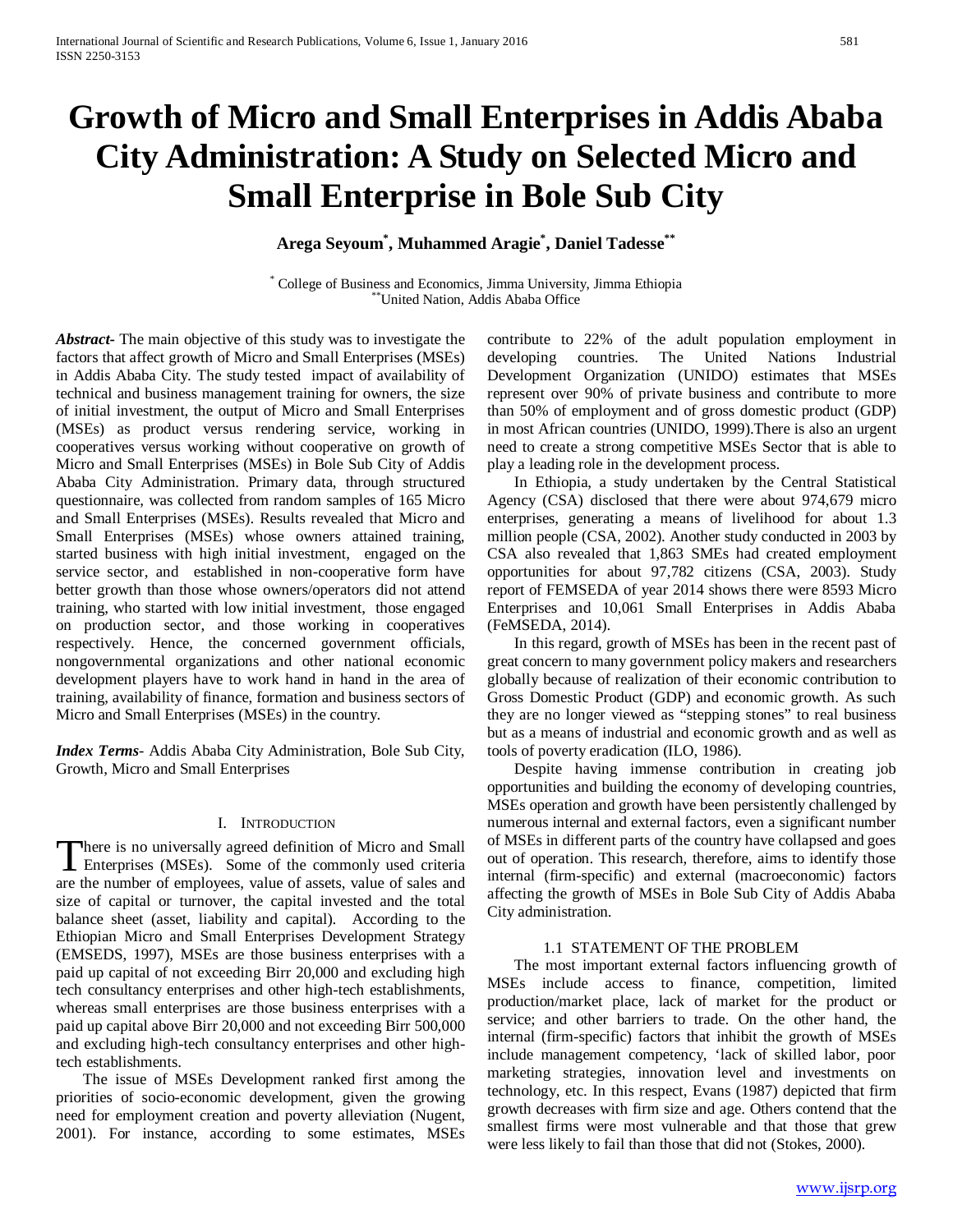In addition, Medias shows that, MSEs sector in Ethiopia is a key target but its current size, performance in terms of its contrition to GDP, employment and export and total manufacturing output is largely unknown. A number of MSEs every month get license from government office and start activity, and some of them grow and turn to medium enterprises, others destination is not well investigated. Hence, there is need for efforts in examining the factors affecting the growth of SMEs.

# 1.2 OBJECTIVES OF THE STUDY

 The main objective of this study was to investigate internal and external factors affecting the growth of MSEs in Addis Ababa City administration. Specifically, the study attempts to address the following objectives;

- 1. To test the effect of attending technical and business management training on growth of MSEs in Bole Subcity of Addis Ababa city Administration
- 2. To test the effect of the size of initial investment on growth of MSEs in Bole Sub-city of Addis Ababa city Administration
- 3. To test the effect of manufacturing a product or providing a service on growth of MSEs in Bole Subcity of Addis Ababa city Administration
- 4. To test the effect of working in cooperatives on growth of MSEs in Bole Sub-city of Addis Ababa city Administration
	- 1.3 RESEARCH HYPOTHESES
- 1. Attending technical and business management training positively affect the growth of MSEs in Bole Sub-city of Addis Ababa city Administration
- 2. Size of initial investment positively affects the growth of MSEs in Bole Sub-city of Addis Ababa city Administration
- 3. Manufacturing a product positively affect the growth of MSEs in Bole Sub-city of Addis Ababa city Administration
- 4. Establishing and working in cooperatives positively affect the growth of MSEs in Bole Sub-city of Addis Ababa city Administration

# II. REVIEW OF RELATED LITERATURES

# 1.4 DEFINITION OF MICRO AND SMALL ENTERPRISES (MSEs)

 In the past the definition of Micro and Small Enterprises was based on paid up capital only. An enterprise is categorized as micro if it's paid up capital is less than or equal to Birr 20,000. Similarly, an enterprise is considered small when its paid up capital is less than or equal to Birr 500,000.However, this does not provide information on the size of jobs or number of employees in the MSE. It also did not tell the size of the total asset for the MSE and did not differentiate between manufacturing (industry) and services. Current definition considers human capital and asset as the main measures of micro and small enterprise to addresses the limitations of the old definition.

| Type of the Enterprise | Sector   | Human Power | <b>Total Asset</b>     |
|------------------------|----------|-------------|------------------------|
| Micro enterprise       | Industry |             | < 100,000(Birr)        |
| Micro enterprise       | Service  |             | $<$ 50,000(Birr)       |
| Small enterprise       | Industry | $6 - 30$    | $<$ 1.5 million (Birr) |
| Small enterprise       | Service  | $6 - 30$    | $<$ 500,000(Birr)      |

# **Table 1: The New MSE Definition (2011)**

# **Source: FeMSEDA, 2011**

# 1.5 ROLE OF MICRO AND SMALL ENTERPRISE (MSEs)

 The small business sector is recognized as an integral component of economic development and a crucial element in the effort to lift countries out of poverty (Wolfenson, 2001). Small-Scale businesses are driving force for economic growth, job creation, and poverty reduction in developing countries. Further, small scale business has been recognized as a feeder service to large-scale industries (Fabayo, 2009).

 In light of this, Micro and Small Enterprise Development Program in Ethiopia has been given due attention by government since 2004/2005. Until 2004/2005, the national strategy was implemented by Federal MSEs Development Agency organized only at national level. Because of this, it was very difficult to make the strategy practical specially in delivering business development service for MSE operators. Thus, by considering the critical role of the sector and the challenges faced by MSE operators since 2004/2005 the government of Ethiopia decided to establish MSEs coordinating body at the regional level.

# 1.6 MICRO AND SMALL ENTERPRISES (MSEs) AND THEIR GROWTH

 What is growth in MSE? What is the yardstick to say one firm is growing while the other is stagnant? In this study, firm growth for MSEs is defined as an increase in the number of employees over time. MSE owners are typically able to remember their number of employees over time, even if they fail to maintain reliable written records. In addition, using the number of employees helps to avoid the need to deflate or otherwise adjust currency figures, which is necessary when using revenue and other monetary metrics. Employing other measures of growth may influence findings (Mead and Liedholm, 1998).

 To date no theory specific to MSEs growth in developing countries has been stated. Traditional neoclassical economics hypothesize that workers are added until the value of the marginal product of the last worker is equal to the wage paid to that worker. This implies that firm growth will occur as a reaction to changes in technology, the wage rate, or the price of the product. As a result, if one is interested in why small firms in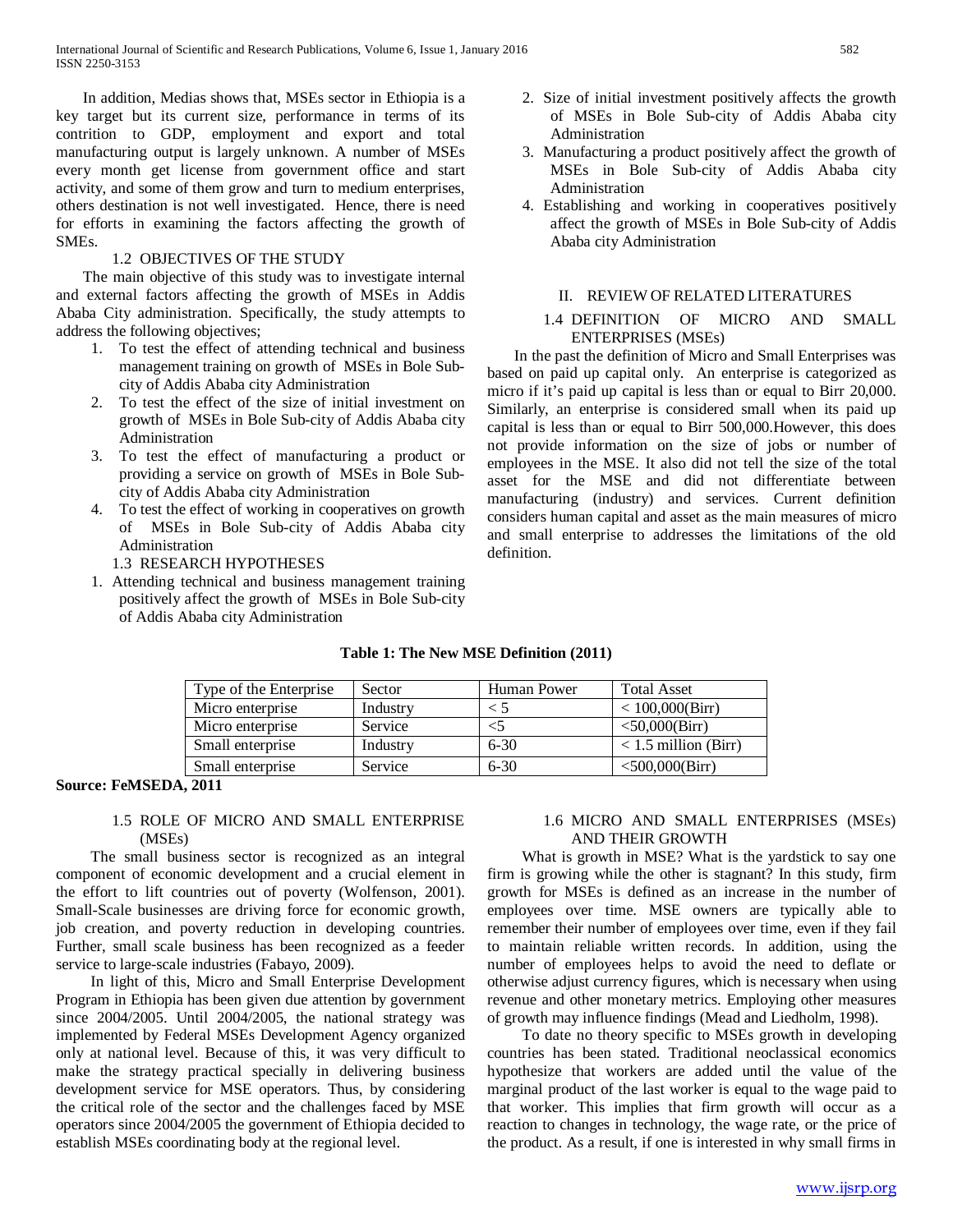developing countries grow, this simple theory suggests that one's attention must focus on the factors that have an impact on supply and demand for the product produced by the MSE.

 The 'stochastic' models extended this simple static model by consideration is given to the evolution of firms over time. These models also introduced firm-specific costs. In this framework, firms draw each year's growth rate from a distribution. 'Lucky' firms repeatedly draw high rates and grow over time. These models were based on Gibrat's Law, the stylized fact that firm growth and firm size are independent. However, researchers began to find fault with the assumptions of the stochastic models, and empirical work demonstrated that Gibrat's Law does not hold.

 This stochastic model was superseded in the theoretical literature by Jovanovic's (1982) 'learning model'. In this framework, efficient firms (that is, firms with able managers) grow over time, expanding each period when their managers observe that their guesses about their managerial efficiency turn out to have understated their true efficiency. Jovanovic's model, in its simplest form, predicts that the annual growth rate of a firm will be a function of the accuracy of the manager's predictions regarding their ability, as well as the price of the product.

 The learning model also has implications about the relationships between growth rates and firm size and age. On average older firms grow more slowly than younger ones. With respect to firm size, bigger firms grow more slowly controlling for firm age. Bigger firm have small values of the cost parameter (that is, they are more efficient). Such firms have less and less room for further increases, given that the information distribution has a lower bound.

 The Jovanovic model has been criticized for the immutability of the efficiency parameter. In that model, managers are born with an efficiency level, and while they learn what that level is over time, they cannot alter it. Pakes and Ericson (1987) extended the basic model to allow this parameter to be changed through human capital formation. Those firms with managers possessing greater stocks of human capital should be more efficient, and therefore should grow relatively faster.

Another aspect of the literature involves economies of scope at the firm level. Teece (1980), building on the work of Penrose (1959) and Williamson (1975), theorizes that when the market for proprietary know-how does not function efficiently, or when an input is specialized and indivisible, a firm may find it more sensible to expand (diversify) than to sell the know-how or input to another firm producing a different product. This approach emphasizes the internal dynamics of the administrative structure of each firm. While this aspect seems likely to offer some useful insights into the process of firm growth, such an analysis is beyond the scope of this paper.

# 1.7 CONDITIONS FOR MICRO AND SMALL ENTERPRISES (MSEs) GROWTH

 Why do some MSEs expand rapidly, while others stagnate? What factors account for the wide variation observed in MSE growth course? Prior study on factors that affect MSE growth tells, range of factors play an important role in shaping the growth performance of a particular MSE, by influencing the opportunities available to owners and employees and their capabilities to take advantage of such opportunities. These factors can be summarized into four broad categories: contextual factors related to the business environment, social or relational factors, firm characteristics, and individual entrepreneur characteristics.



# **Source: USAID Understanding Micro and Small Enterprise Growth, Report No 36, 2005**

# 1.8 MEASURING MICRO AND SMALL ENTERPRISE (MSEs) GROWTH

 There is a little agreement in the existing literature on how to measure growth of firms. Thus most previous studies have used a variety of different measures such as total assets, sales, employment size, profit, capital, and others (Berkham*et al*., 1996; Davidsson and Wiklund, 2000; Holmes & Zimmer, 1994). Moreover, growth has been measured in absolute or relative terms. For this study, the parameter used to measure the growth of MSEs was employment size.

 The growth rate of the MSEs is computed following Evans (1987) model i.e.

$$
gr = \frac{\ln St_0 - \ln St}{Entage} = Y^*
$$

Where;

 $lnSt_{0}$ =Natural logarithm of initial employment size, *lnSt*= Natural logarithm of current employment size *Entage* =  $_{Age}$  of MSEs

*gr*= Growth rate of the enterprises

1.9 ETHIOPIAN MICRO AND SMALL ENTERPRISE (MSEs) STRATEGY

 In contrast to many MSE related studies, the working definition of MSE in Ethiopia is based on capital. According to the Micro and Small Enterprises Development Strategy; (1) Micro Enterprises: are those business enterprises with a paid-up capital of not exceeding Birr 20,000 and excluding high tech consultancy firms and other high-tech establishments; (2) Small Enterprises: are those business enterprises with a paid-up capital above Birr 20,000 and not exceeding Birr 500,000 and excluding high tech consultancy firms and other high-tech establishments (FDRE Ministry of Trade and Industry 2007: 5). Hence, in this case the definition is based on capital and the level of technical and technological capacities adopted. The information on MSE in Addis Ababa indicated that from all the total licensed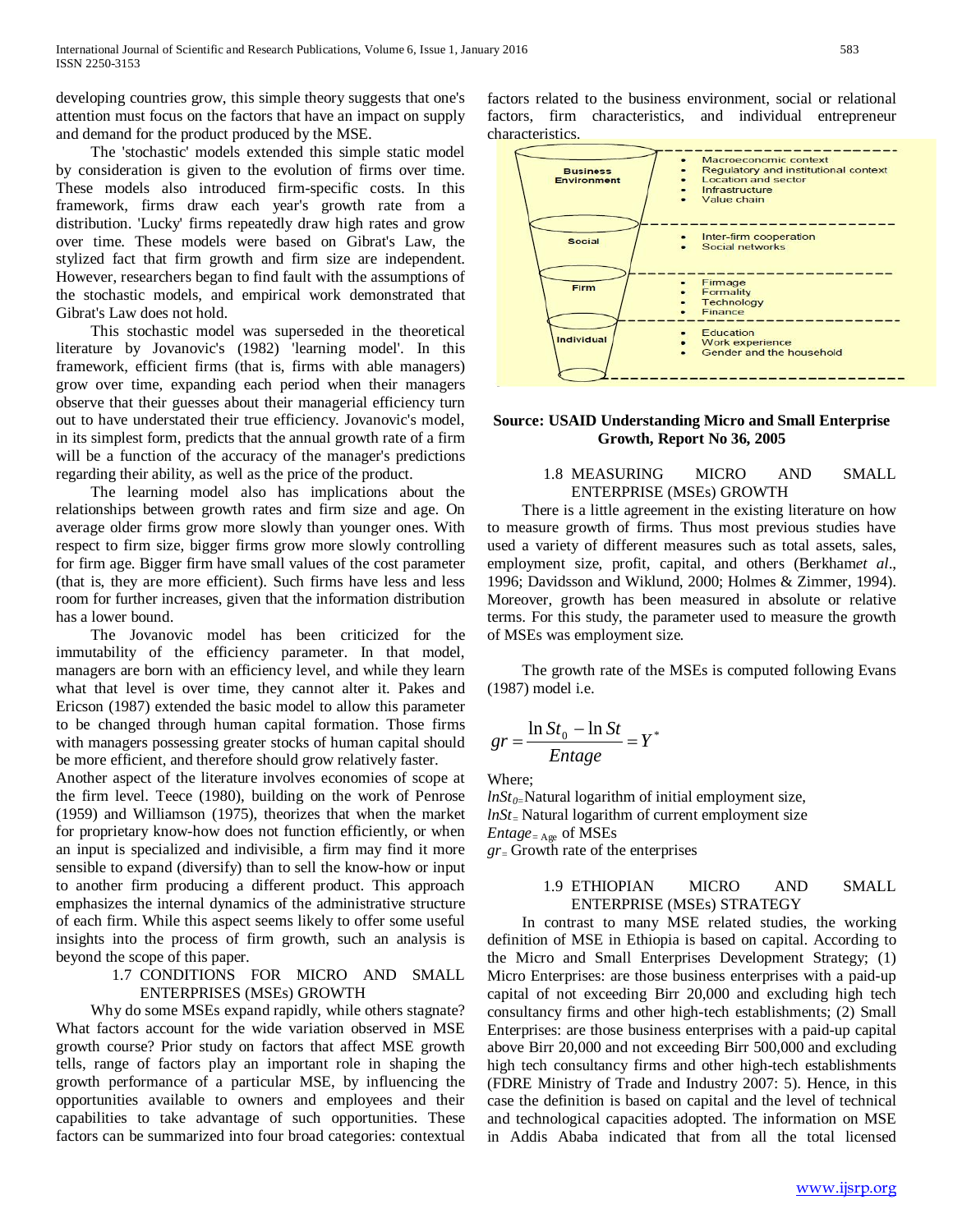enterprises,75.4% are micro enterprises, 20.9% are small enterprises and the remaining 3.7% are medium and large enterprises (Addis ReMSEDA 2009a).

 During the socialist regime (1974-1991) due to extensive nationalization of private sector, many of the former private sector firms ceased to exist. But after 1991, the current government adopted several policies and regulations aimed at supporting the informal sector. MSE serves as sources for sustainable job opportunities not only for developing countries like Ethiopia, but also for developed countries like USA. Thus they are given prior attention as they are important and serve for sustainable source of job opportunities to our country. As a result many important overall policy and institutional reforms have been undertaken including: safety net, decentralization, market economy, agricultural development led industrialization (ADLI), etc. Moreover, a number of sector specific policy reforms and restructuring of regulatory institutions may have contributed to the process of creation of micro and small enterprises. One of the frameworks was related to issuance of the National Micro and Small Enterprises Development Strategy in 1997 and the issuance of Proclamation No. 33/98 to provide for the establishment of the Federal Micro and Small Enterprises Development Agency (Addis ReMSEDA 2009a).

 In the same way to promote MSE, the Addis Ababa Trade and Industry Development Bureau has two branches, one is for MSE which focuses on the development of enterprises and the other one is for trade and industry. Micro and Small Enterprises are one of the focal points on the development agenda of the municipal government of Addis Ababa. The MSE branch has three main departments namely; MSE Development, Marketing Research and Promotion Department, and the Cooperatives Promotion and Controlling Department. Similarly, the structure of the MSE is extended to all sub cities in Addis Ababa. There are MSE teams and teams for the promotion of cooperatives in each sub-city while at the '*kebele'* level it is handled by the MSE office under the '*kebele'* chief executive (Addis ReMSEDA 2009b). The MSE branch has been organizing people with different skills into individual business and cooperatives by creating job opportunities and providing various supportive services in coordination with NGOs to create a favorable environment for the growth of the sector (AddisReMSEDA, 2009b). Organizing and licensing was done by the cooperative office and a working premise was provided by the sub-city administration, and other concerned housing and land agencies. Space was provided depending on the size of the available land by assigning four square meters per person for a monthly fee of Birr  $1.00/m^2$  for the food processing sector and monthly fee Birr  $2.00/m<sup>2</sup>$  for the metal and woodworks sectors (Addis ReMSEDA 2009a).

 In November 1997, the Ethiopian Ministry of Trade and Industry published the "Micro and Small Enterprises Development Strategy", which enlightens a systematic approach to alleviate the problems and promote the growth of MSEs (MOTI, 1997). Elements of the program include measures with regard to creating an enabling legal framework and streamlining regulatory conditions that hinder the establishment of new and expansion of existing MSEs. In addition, specific support programs also include measures related to providing working premises, facilitating access to finance, provision of incentives,

promotion of partnerships, business skill development training, access to appropriate technology, access to market, access to information and advice, infrastructure and institutional strengthening of the private sector associations and chambers of commerce.

# 1.10ETHIOPIA'S MICRO AND SMALL ENTERPRISE (MSEs) PROMOTION POLICY

 The role of Micro and Small Enterprises (MSEs) is indispensable in poverty reduction through employment generation. Cognizant of this, a national MSEs Development Strategy was formulated in 1997. Ethiopia's MSE Policy envisages not only reducing poverty in urban areas but also nurturing entrepreneurship and laying the foundation for industrial development. The strategy was revised in 2010/11 with renewed interests and more ambitious targets on employment and number of entrepreneurs and transition to medium size level (Addis ReMSEDA 2009a).

 MSE development, being one of the key focus areas of the country's development strategy, receives massive support from the government in the form of access to finance, market, technology, training and working space. The government strongly believes that MSEs are the right solution to reduce urban unemployment and hence reduce poverty. This ambition is reflected in the GTP. For instance, it plans to create three million new jobs in the MSE sector in the five years growth and transformation period. Therefore, MSE promotion and support is the vital strategy to fulfill this national plan of employment creation in the short-run and achieving industrialization in the long-run. Ethiopia adopts a layered policy support in which MSEs are categorized into start-ups, growing-middle and maturity. Start-up stage enterprises refers to those enterprises found at their establishment stage and comprises a group or individual aspiring entrepreneurs that seek various supports to make their enterprise operational. The basic challenges at this stage include lack of initial and working capital, poor knowledge of business management and entrepreneurship and lack of knowhow about the different government policies and directives related to the sector. In order to mitigate these challenges, FEMSEDA has designed a strategy that focuses on facilitating access to initial capital, supporting MSEs in formalization and legalization process and provision of training on business management, entrepreneurship and production technique.

 Growing stage enterprises refers to those enterprises that are competent in the market in terms of price and quality and successfully utilize the various government support packages and are profitable in their business. However, enterprises at this stage also suffer from different challenges like financial constraint, lack of appropriate technology and technical skill, absence of sufficient working and sales premises and rent seeking behavior. To alleviate these specific challenges, FEMSEDA has formed a national strategy that focuses on facilitation of financial support and skill and technological development program. On the other hand, enterprises are considered to have reached the maturity stage when they are fully profitable and engaged in further expansion and investments in the sector. At this stage FEMSEDA has a strategy that aims to strengthen enterprises in terms of productivity and product quality. Moreover, at this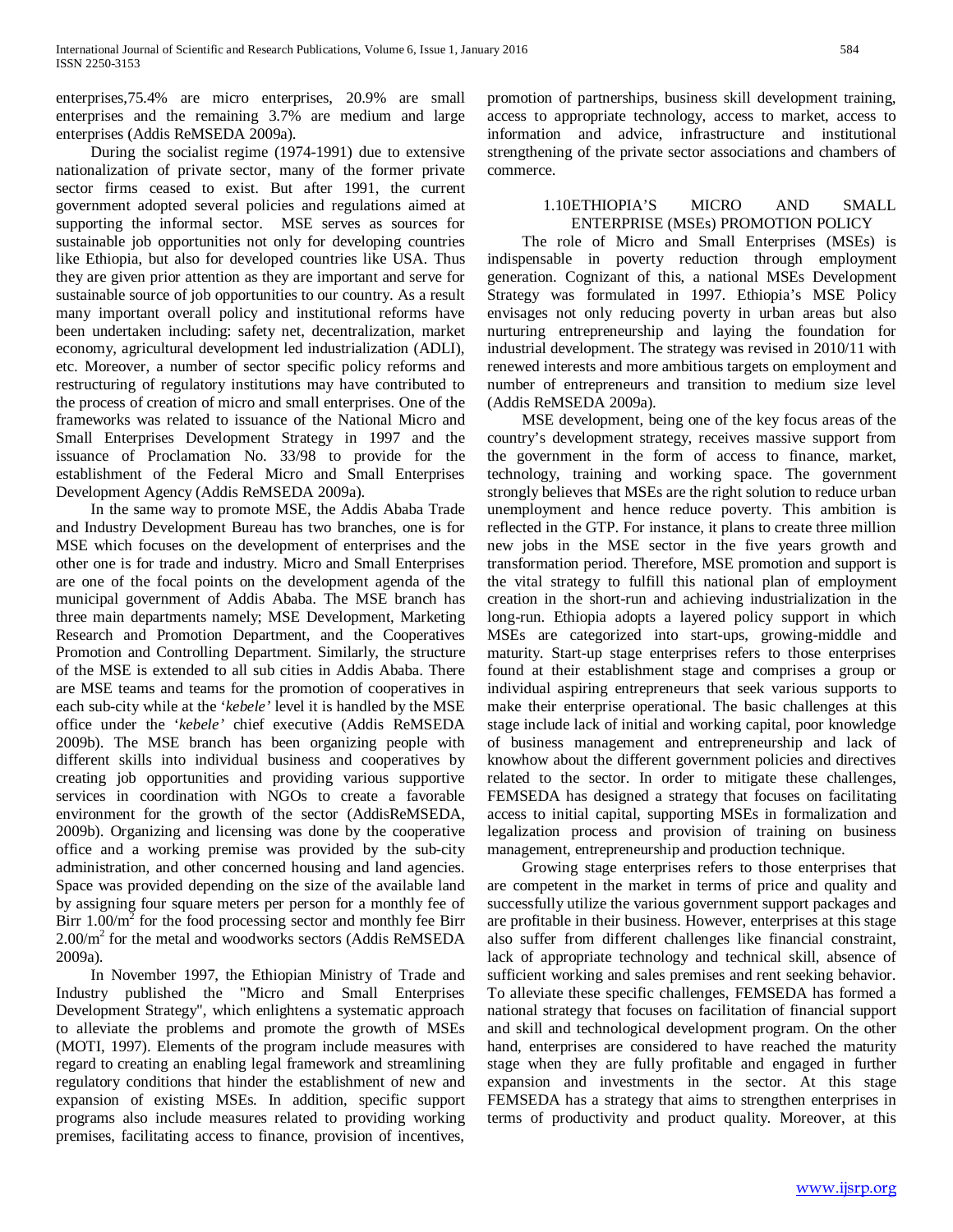stage, knowledge of international standards and better production technology are disseminated to enterprises.

# 1.11CHALLENGES OF MICRO AND SMALL ENTERPRISE (MSEs) DEVELOPMENT IN ETHIOPIA

 In Ethiopia, MSEs are confronted with various problems, which are of structural, institutional and economic in nature. Lack of capital, working premises, marketing problems, shortage of supply of raw materials and lack of qualified human resources are the most pressing problems facing MSEs. Although the economic policy of Ethiopia has attached due emphasis to entrepreneurship values and appreciation of the sector's contribution to the economy, there are still constraints related to infrastructure, credit, working premises, extension service, consultancy, information provision, prototype development, imbalance preferential treatment and many others, which therefore need proper attention and improvement. It is in this context that the Ethiopian Micro and Small Enterprises Development Strategy was conceived and developed (Ministry of Trade and Industry, 1997).

# 1.12EMPIRICAL EVIDENCE

 Empirical evidence from the U.S. (Evans, 1987; Dunne *et al*., 1989) and from the developing world (Chuta, 1989) has repeatedly supported the inverse relationship between firm growth and both firm age and size that is hypothesized by Jovanovic's theory.

 In addition to firm age and size, demand and supply factors, such as sector and location, enter into the growth decisions of individual firms, since they influence the product and input prices. The learning model assumes all firms produce a homogeneous product. Firms in different sectors face different product demands, as well as being different on the cost side (e.g., inputs are more or less costly to obtain; competition is more or less stiff). Therefore, if we intend to consider a group of heterogeneous MSEs, we must allow for differences in sector. Sectorial differences in growth rates have been shown by Phillips and Kirchoff (1988) for small firms in the U.S. and by Chuta (1989) for enterprises in Nigeria. With respect to location, a firm's proximity to demand sources and to concentrations of competition must influence its profitability. In addition, the work of Piore and Sabel (1984), Sengenberger(1991), Pyke (1990) and others highlights the importance of agglomeration externalities in firm growth. These externalities come from many small firms locating near each other and building reliable supplier and buyer relationships within the group. This literature suggests that firms grouped together in urban areas may be able to specialize in particular products and produce at lower cost than would otherwise be the case. Such firms, then, would be more likely to be in a position to expand. Finally, the location of the premises may imply differential costs regarding rent payments. For example, home-based enterprises (HBEs) may pay less in rental costs than a shop in the commercial district.

 Moreover, the performance of a firm (including its growth) likely depends in part on the level of human capital embodied in its proprietor. For example, Bates (1990) finds that the educational level of the proprietor is positively and significantly related to small firm longevity (and thus, perhaps, firm growth). This finding echoes that of Douglass (1976). Evans and Leighton (1989) find that education, experience, and previous selfemployment are important determinants of the probability of starting a small enterprise. Cortes *et al* (1987), argue that while older proprietors are likely to be more experienced than younger ones, they also may be less inclined or less able to make their firms grow. For metal working firms in Colombia, proprietor age and firm growth rates are inversely related. Other proprietor characteristics might also influence enterprise growth. Evans and Leighton (1989) provide evidence that the marital status of the proprietor is a significant determinant of the likelihood of starting a small business. A final example involves proprietor gender. Since, traditionally, female-generated funds are used to cover the family's basic needs female proprietors may avoid taking the risks involved with firm expansion.

 Analysis paper made in June 2011 for the success factors of MSEs in Addis Ababa shows there is no significant difference on the performance of MSEs operating in Addis Ababa in relation to the age difference of the principal owners, and in relation to education the research paper shows those MSE operators who have education of  $10+3$  and above shows higher performance and growth compared with the others. (Tiruneh, 2011)

 In Ethiopia, MSEs Sector is the second largest employment-generating sector following agriculture (CSA, 2005). According to CSA (2005) the sectors contributes 3.4% of GDP, 33% of the industrial sector's contribution and 52% of the manufacturing sector's contribution to the GDP of the year 2001. In spite of the enormous importance of the micro and small enterprise (MSE) sector to the national economy with regards to job creation and the alleviation of abject poverty in Ethiopia, the sector is facing financial challenges, which impeded its role in the economy. These challenges are lack of access to credit, insufficient loan size, time delay and collateral (Gebrehiwot and Wolday, 2006).

1.13 CONCEPTUAL MODEL

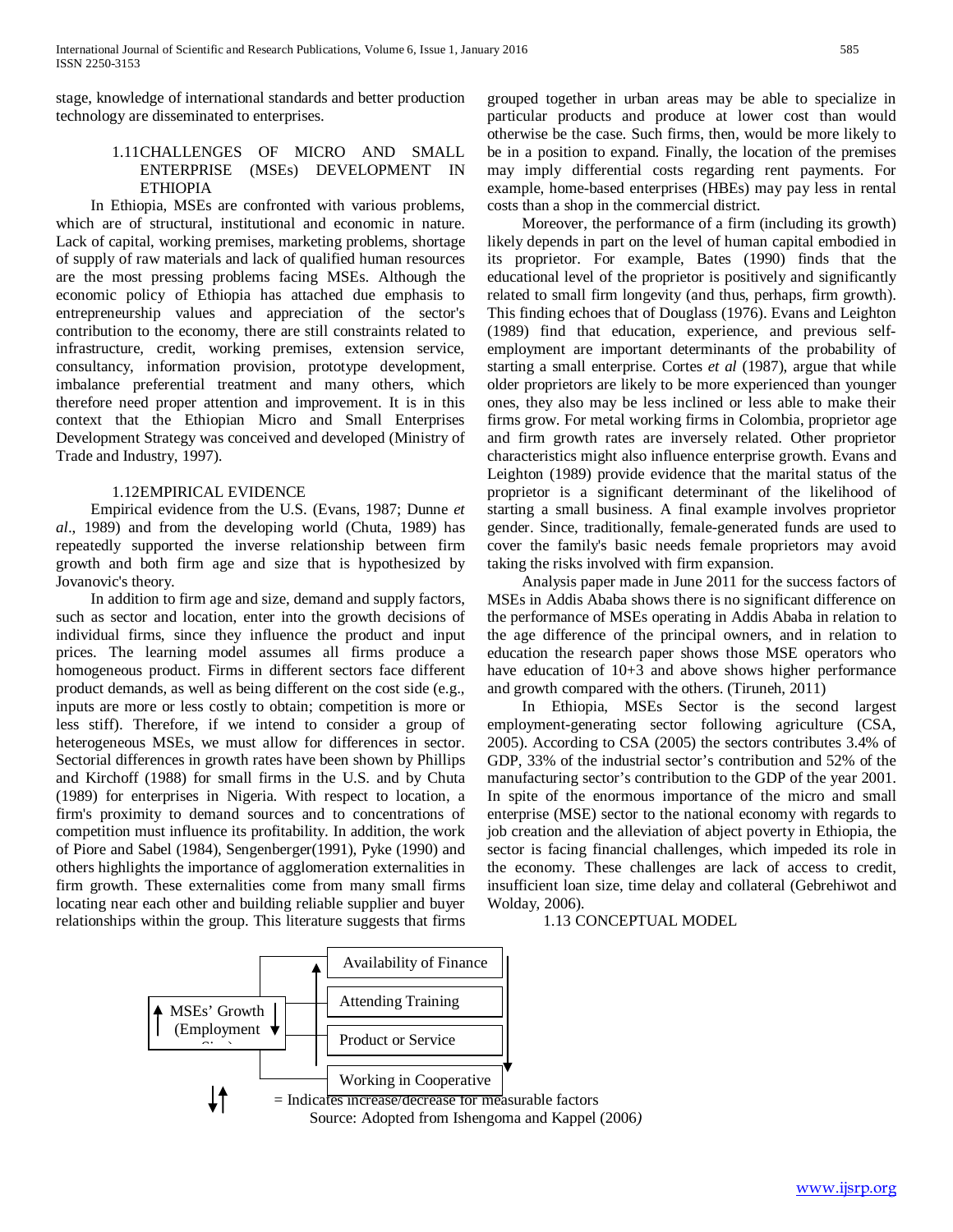International Journal of Scientific and Research Publications, Volume 6, Issue 1, January 2016 586 ISSN 2250-3153

#### III. RESEARCH METHODOLOGY

 In this study both descriptive as well as exploratory research methods is employed. While searching for the general nature of the MSEs, exploratory research was conducted and secondary data was examined and also qualitative primary research was also conducted by taking in depth interview with the owners and employees of the selected SMEs. The descriptive design is applied to determine the effect of some of the determinants that influence the growth of Micro and Small Enterprises (MSEs) in Bole Sub-city of Addis Ababa city Administration.

 Both primary and secondary sources of data have been used. To collect appropriate data structured questioner has been designed for MSE owners and operators to rank statements on contextual condition related to each growth factor faced by the respondents using 5-point likert scale anchored by strongly agree and strongly disagree. Interview questions were developed and in-depth interview has been conducted with owners and managers of MSEs in Bole Sub City of Addis Ababa city administration as well as representatives from different institutions cooperating with these MSEs. Bole Sub City is one of the ten sub cities of Addis Ababa City Administration. The population of interest for this survey was MSEs, 1650 in number on April, 2015 of Bole Bole Sub City. The total sample size was calculated using Slovin's sampling formula:

$$
n = \frac{N}{(1 + Ne^2)}
$$

Where; E=level of precision, i.e., 0.075 N=Population size n= Sample size 1650

$$
n = \left[\begin{array}{c} 1 + 1650 * (0.075)^2 \\ = 165 \end{array}\right]
$$

 Before selecting a sample, first the list of those MSEs that are currently registered and who have license from government office and currently working in all Bole Sub City were identified as sampling frame. Samples were selected using stratified random sampling technique, where the entire population was divided in to subgroup (strata) of manufacturing, service giving, urban agriculture, retailing, and construction works. Then 10% of sample was drawn from each type using a 'lottery' method.

 Multi regression model is applied to test the formulated hypotheses and to examine the four variables whether they are affecting the growth of MSE and the data was analyzed using descriptive data analysis and inferential analysis technique.

#### 1.14MODEL SPECIFICATIONS

 The growth of MSEs is subject to different set of interrelated factors (Baldwin, 1995). To investigate the factors that determine the growth status of MSEs, the binary logistic regression model has been used to examine the relation of each factor with growth of MSEs (number of employees). This model was selected due to the nature of dependent variable.

 If the dependent variable is categorical variable with only two categories (growing & non-growing/ survival valued as 1and 0 respectively), binary logistic (logit) regression is appropriate.

$$
Y = \begin{cases} \n\frac{1}{f} & \text{if } Y^* > 0 \\ \n0 & \text{if } Y^* \le 0 \n\end{cases}
$$
\nThis is specified as;

In a qualitative response model, the probability that  $Y=1$  is given by the sign of the latent variable that is the probability that the latent variable becomes positive.

$$
Pr(Y^* > 0) = Prob(\beta' X + \varepsilon > 0) = Prob(\varepsilon > -\beta' X) = Prob(\varepsilon < \beta' X) = F(\beta' X)
$$

The finally employed model becomes:

*Pr*  $(Y=1) = \alpha + \beta_1 (InitInv) + \beta_2 (Prod Serv) + \beta_3 (Trg) + \beta_4 (Terf)$  $\beta_4 (Coopy) + \varepsilon$ Where;

*InitInv* = Size of the initial investment of the owners

*ProdServ* = Output of the SME is product or service

*Trg*= Owners/managers/ of SME attended business and technical training or not

*Coopv*= SMEs is working under cooperatives or not *ɛ*= Error term

 The dependent variable represents the growth of MSE that is measured in terms of change in employment size. Taking the calculated growth in employment, MSEs are classified in to two categories i.e., growing (if gr> 0) and survival (if gr  $\le$  0) following Cheng (2006) growth classification and represented in the model by 1 for the growing and 0 for survival MSEs.

 The independent variables that are critically examined in this study are initial investment of the owners, the output of the SME as product or service, the effect of attending business or technical training and doing business in cooperatives and without cooperatives on SME growth. In this binary choice model, each observation is treated as Yes or No or it can be (available or not available) or 1 or 0.

#### IV. RESULTS AND DISCUSSIONS

 A total of 180 questionnaires were distributed to the MSEs principal owners of each of enterprise included in the sample, and 170 questionnaires returned, representing 94.3% percent response rate. From the 170 questionnaires returned, 5 questionnaires are not included in the analysis just because the responses received were incomplete and not relevant for the analysis purpose. The rest of the responses, representing 165 MSEs, were used in the study.

#### 1.15DESCRIPTIVE ANALYSIS

 Regarding demographic characteristics of the respondents, 65.45% of the respondents were male while 34.55% were female. According to this survey, male MSE owners are 1.89 times higher than the female owners. This indicates that the difference in gender is very significant, and it tells us most of the MSEs owners and operators are male. Also, 1.2% of the MSEs are owned by persons that are from 15 to 20 years old, and 10.9% of the MSEs are owned and operated by young people from 21 to 25 years old.75% of the respondents are below the age of 35 which means majority of the MSE owners are of the young generation, and of them 1.2% are in their teen age.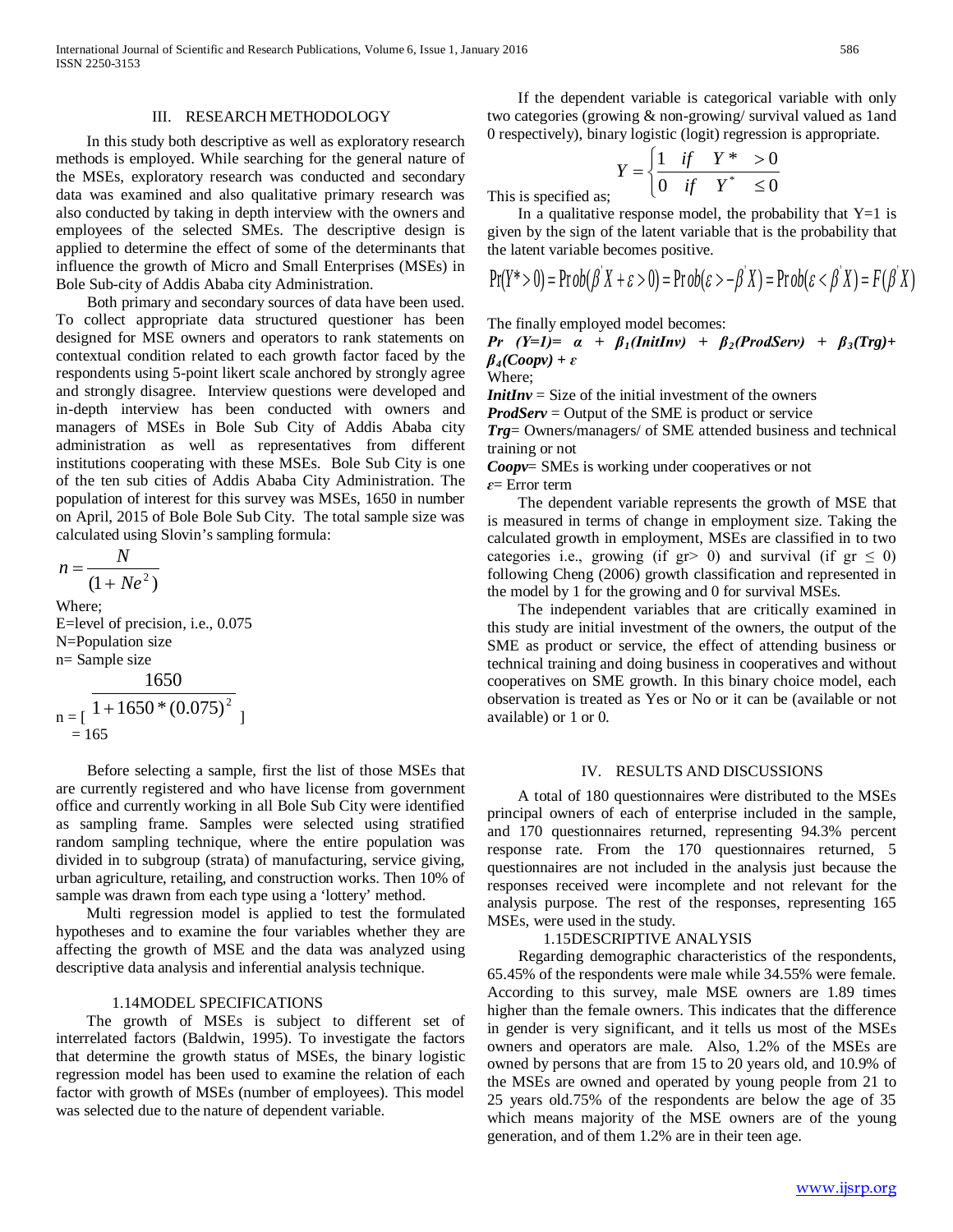In addition, 13.9% of the MSEs owners are at primary school level while 39.4%are secondary school level. On the other hand 20.6% of the MSEs owners attended school up to college level and the remaining 24.9 % of MSEs operators attended University level education. Only 1.2% did not go to school at all. Hence, level of uncertainty about obtaining relevant data from respondent is very low.

 Further, results shows that, about 59% of the enterprises came to existence in the last three years, while 24.2% of them have been working between four to six years. 83% of SMEs included in the study have maximum of six years' experience. Regarding business sector, 54 (32.73%) of the MSEs in the sample have been engaged in construction sector. Another 48 (29.09%) of the respondents claimed that they are engaged in Manufacturing sector, while 37 (22.42%) of the respondents are

engaged on Service sector. 15 (9.09) and 11 (6.7%) of MSE operators indicated that their enterprises are engaged in retailing and urban agriculture respectively.

 Concerning ownership form of MSEs, 47(28.5%) of the MSEs in the sample have been engaged in sole proprietorship type of business and 13(7.9%) of MSE were engaged in PLC type of business. While 21(12.7%) of the MSE were engaged in cooperative business and 84 (50.9%) of them were engaged in partnership type of business. In addition, 106 (64.2%) of the MSEs in the sample were Micro Enterprises and 34(20.6%) of the MSE in the sample were Small Scale Enterprises and the remaining 25(15.2%) of MSEs were turning from small to medium.

# **Table 2: Growth of MSEs and Technical and Business Management Training**

|      |                                                   |           |            |        | Standard  |
|------|---------------------------------------------------|-----------|------------|--------|-----------|
|      |                                                   | Frequency | Percentage | Mean   | Deviation |
| 1. I | Owners who attained Management and<br>technical   |           |            |        |           |
|      | training are better profitable                    | 129       | 78.18%     | 3.9182 | 1.05524   |
| 2.1  | Technical skill will increase profitability       | 136       | 82.4%      | 4.1420 | .86955    |
| 3.   | Business Management training increases profit     | 137       | 83%        | 4.1481 | .79768    |
| 4.   | Counseling on business management                 | 132       | 80%        | 4.0000 | .89301    |
| 5.   | Do you believe majority of MSE have enough access |           |            |        |           |
|      | to training                                       | 66        | 40%        | 2.4103 | 1.04648   |

# **Source: SPSS Output from Survey Data, 2015**

 As can be evidenced in table 2 above, regarding the effect of technical and business management training on MSEs growth, the majority, 78% of the respondents agree technical and management training of owners and managers significantly leads to profitability of MSEs. The management and technical training received by the owners and managers affect MSE growth with a mean score of 3.92 with a standard deviation of 1.05.The table also shows that 82.4% of the respondents believe technical and business management training improve growth of MSEs with mean score of 4.14 with standard deviation of .87. Then 83% of the respondents agreed that business management will increase profit and it affects growth of MSE with mean score of 4.14 with standard deviation of .79. Related to, the effect of business management counseling, 80% of the respondents believe on the importance of counseling service for MSE growth with mean score of 4.00 and standard deviation of .89. The majority that is about 60% of the respondents believe that the owners and managers of MSEs do not have enough access to training, those who claimed that there is enough training was 40% and mean 2.41 and standard deviation of 1.04.

# **Table 3: Growth of MSEs and Initial Investment**

|                |                                                                                                                                      | Frequency | Percentage | Mean   | Standard<br>Deviation |
|----------------|--------------------------------------------------------------------------------------------------------------------------------------|-----------|------------|--------|-----------------------|
|                | I agree if my initial investment was higher than what                                                                                |           |            |        |                       |
|                | I invested, my business would grow better.                                                                                           | 29        | 17.5%      | 0.882  | .5443                 |
| 2.             | I agree MSE owners with high initial investment                                                                                      |           |            |        |                       |
|                | would grow better than MSE owners with low initial                                                                                   | -147      | 89.09%     | 4.4799 | .4432                 |
|                | investment.                                                                                                                          |           |            |        |                       |
| 3              | When I started business, if I had the opportunity to get                                                                             |           |            |        |                       |
|                | loan, I would take all.                                                                                                              | 142       | 86.06%     | 4.3211 | .4231                 |
| $\overline{4}$ | When I started business, if I had the opportunity<br>to get 'Equb' or any other interest free financial<br>service I would take all. | 154       | 93.33%     | 4.643  | .3845                 |
| 5              | I agree, it is easy to get enough loans for MSE when                                                                                 |           |            |        |                       |
|                | starting business.                                                                                                                   | 148       | 89.69%     | 4.4848 | .4223                 |

# **Source: SPSS Output from Survey Data, 2015**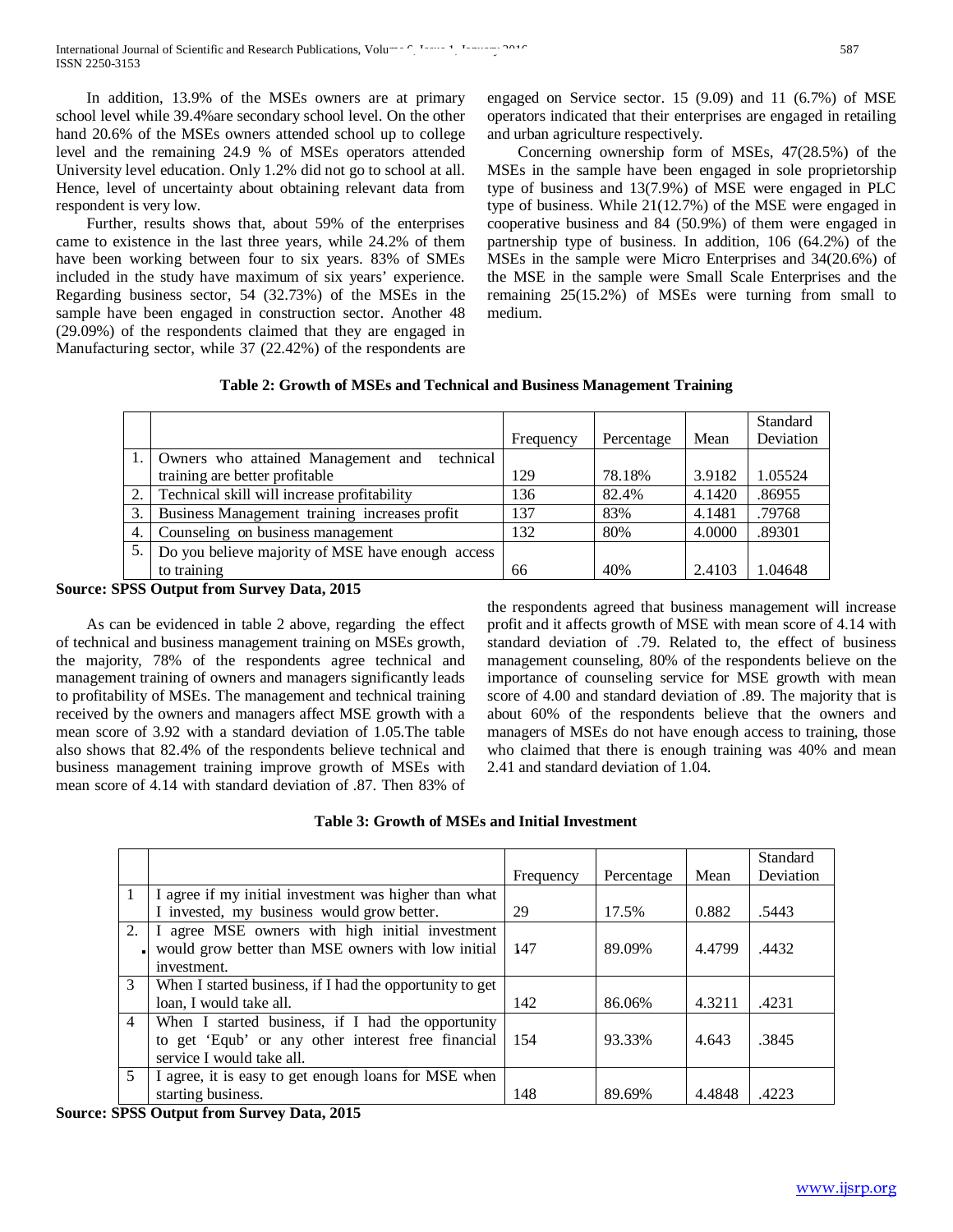The result of the survey on the effect of initial investment on the selected sample MSE owners of Bole Sub City shows 89.69% of the respondents agreed that their business would grow if they had invested higher than what they invested initially. It was supported by the great majority respondents with mean score of 4.4848 and standard deviation of 0.4223. Beside, 89.09% of the respondents believed, those MSE owners with higher initial investment grow better than the others with low initial investment. This was confirmed by the majority of respondents with mean score of 4.4799 and standard deviation of 0.4432. In light of this, 86.06% of the respondents agreed that they would

take the entire loan when starting business. This was evidenced by a significant number of respondents with mean score of 4.3211 and standard deviation of 0.4231(Table 3). Further, for the question if they would take all interest free finance to start their business, 93.33% agreed that they would take any interest free finance. Finally, with respect to finance availability, 17.5% of the respondents agreed there are enough loans to start MSE business while 82.5% of the respondents believed that there are no enough loans to start MSE business. This was responded with a mean score of 0.882 and standard deviation of 0.5443.

|                  |                                                        |           |            |        | Standard  |
|------------------|--------------------------------------------------------|-----------|------------|--------|-----------|
|                  |                                                        | Frequency | Percentage | Mean   | Deviation |
| 1.               | I agree MSEs engaged on Manufacturing sector get       |           |            |        |           |
|                  | more support from government than those engaged on     |           |            |        |           |
|                  | service sector                                         | 114       | 69.1%      | 3.4591 | 1.20517   |
| 2.               | I agree starting MSE on service sector is easier than  |           |            |        |           |
|                  | MSE on manufacturing sector.                           | 102       | 61.8%      | 3.1013 | 1.12408   |
| 3.               | I agree SME engaged on manufacturing of product        |           |            |        |           |
|                  | have wider market than those engaged on service        |           |            |        |           |
|                  | sector.                                                | 111       | 67.3%      | 3.3602 | 1.19139   |
| $\overline{4}$ . | agree MSE engaged on service sector<br>are             |           |            |        |           |
|                  | profitable than those engaged on manufacturing         | 87        | 52.7%      | 2.6563 | 1.08765   |
| 5 <sub>1</sub>   | I agree there are More regulation on MSE               |           |            |        |           |
|                  | engaged on service sector than those engaged on        |           |            |        |           |
|                  | manufacturing sector                                   | 107       | 64.8%      | 3.2390 | 1.14990   |
| 6.               | I agree MSE on manufacturing sector are easily tracked |           |            |        |           |
|                  | by government and they need to be licensed to          |           |            |        |           |
|                  | work than those engaged on the service sector          | 106       | 64.2%      | 3.2075 | 1.13670   |

# **Table 4: Growth of MSEs and Production and Service Sector**

# **Source: SPSS Output from Survey Data, 2015**

 Regarding whether or not producing product or rendering service has an effect on the growth of MSEs, table 4 shows about 69.1% of the respondents agreed that MSE engaged on the manufacturing sector get better support from the government side than those engaged on providing service. This was confirmed with a mean score of 3.4591 and standard deviation of 1.2.

 On the other hand, 61.8% of the respondents agreed starting MSEs on service sector is easier than MSE on manufacturing sector. From the in-depth interview with different parties, the main reason for this include, the level of capital required to establish MSEs on production sector is bigger than those engaged on service sector. Since they do not need to rent a place for running their business many businesses engaged on service sector are currently working without taking license from government office. Most of these businesses are traditionally known as "*ayerbayer*".

 Moreover, 67.3% of the respondents agreed that MSEs engaged on manufacturing of product have wider market than those engaged on service sector. The response rate was with mean of 3.36 and standard deviation of 1.19. While, 52.7 % of the respondents agreed that MSE engaged on service sector are profitable than those engaged on manufacturing sector. The response was made with mean of 2.656 and standard deviation of 1.08.

About regulations of MSEs, 64.8% of the respondents agreed that there are more regulations on MSEs engaged on manufacturing sector than those engaged on service sector. The response was made with mean score of 3.239 and standard deviation of 1.15. Similarly, 64.2% of the respondents agreed that MSEs on manufacturing sector are easily tracked by government and they need to be licensed to work than those engaged on the service sector. The response was made with a mean score of 3.2 and standard deviation of 1.13 (table 4).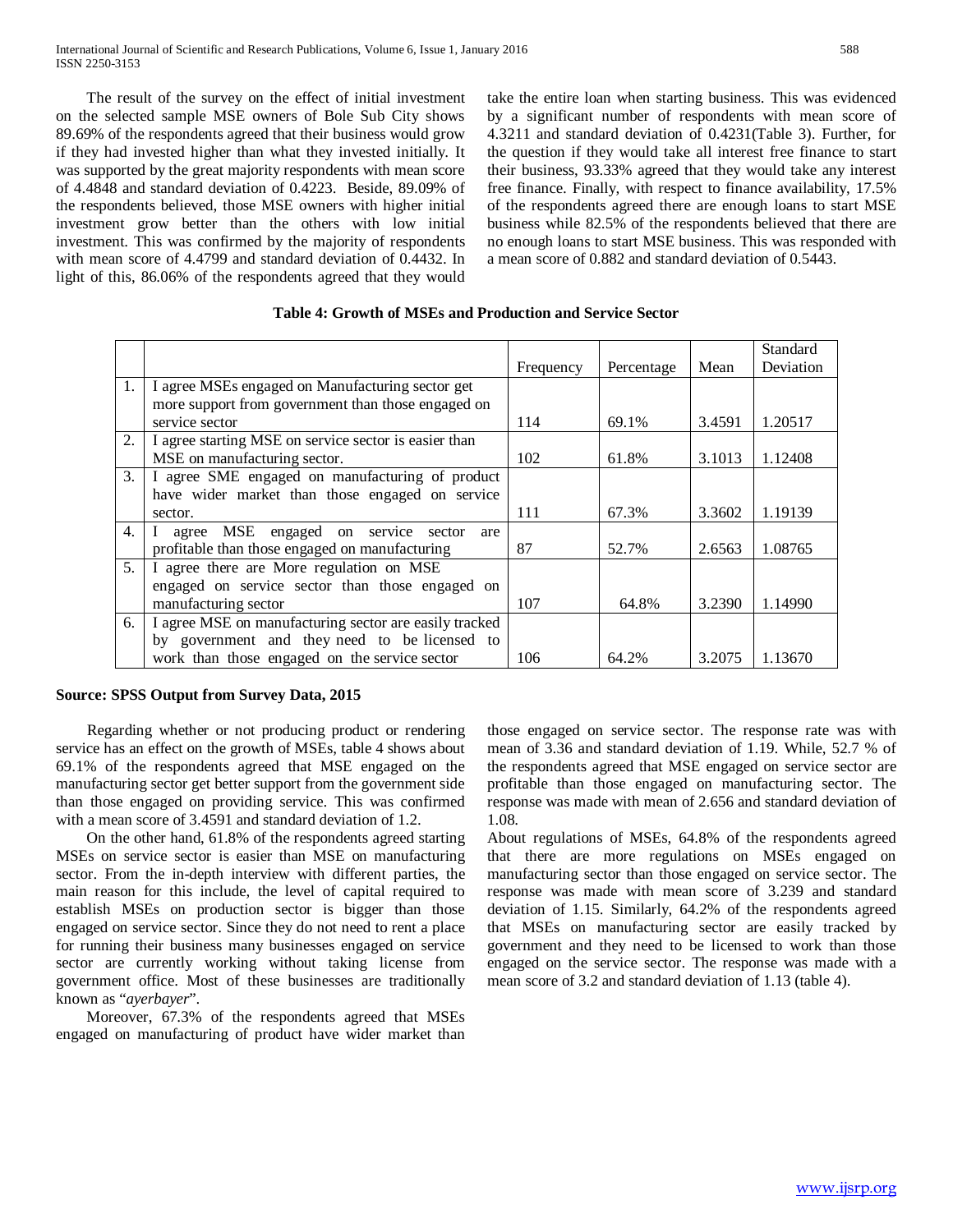|    |                                                     |           | Percentag |        | Standard  |
|----|-----------------------------------------------------|-----------|-----------|--------|-----------|
|    | Description                                         | Frequency | e         | Mean   | Deviation |
| 1. | I agree MSE in Cooperatives have better access to   |           |           |        |           |
|    | credit than other type of MSE                       | 110       | 67%       | 3.3354 | 1.11475   |
| 2. | I agree MSE in Cooperatives make better profit than |           |           |        |           |
|    | other MSE types                                     | 97        | 58%       | 2.9634 | 1.09034   |
| 3. | I agree MSE in Cooperatives have better government  |           |           |        |           |
|    | support than other types of MSE                     | 112       | 67%       | 3.3841 | 1.08192   |
| 4. | I agree joining or forming MSE in cooperative is    |           |           |        |           |
|    | difficult and time taking.                          | 102       | 62%       | 3.0988 | 1.18589   |
| 5. | I agree MSEs in Cooperatives are not for profit but |           |           |        |           |
|    | they are for job creation.                          | 99        | 60%       | 3.008  | 1.23912   |

**Source: SPSS Output from Survey Data, 2015**

 With respect to the effect of working in cooperatives for the growth of MSEs, 67% of the respondents agreed that MSEs in cooperatives have better access to credit than the others. The response was made with mean score of 3.33 and standard deviation of 1.11.Similarly, 58% of the respondents also agreed that MSEs in cooperatives make better profit than the others and the mean was 2.96 and standard deviation of 1.09. Similarly, 67% of the respondents agreed that MSEs in Cooperatives have better government support than other types of MSEs. The response was made with a mean score of 3.9 and standard deviation of 1.08. Additionally, 62 % of the respondents agreed

joining or forming MSE in cooperative is difficult and time taking and 60% of the respondents agreed MSEs in Cooperatives are not for profit but they are for job creation (Table 5).

# 1.16BIVARIATE ANALYSIS

 *Chi-Square Test*

 There are different methods of assessing the association between two variables. Pearson Chi-square test is one way for examining a bivariate relationship. For training, initial investment, cooperatives, service and product were tested using the chi-square test.

| Description                       | Yes Growth   | No Growth   | Total      | P- Value   |
|-----------------------------------|--------------|-------------|------------|------------|
| <b>Training Attended</b>          |              |             |            | $0.003***$ |
| Training (Yes)                    | 69 (60%)     | 46 (40%)    | 115 (100%) |            |
| Training (No)                     | 14 (28%)     | 36 (72%)    | 50 (100%)  |            |
| Initial Investment (Birr)         |              |             |            | $0.002***$ |
| 1-3000                            | 20(42.5%)    | 27(57.5%)   | 47 (100%)  |            |
| 3001-5000                         | $11(42.4\%)$ | 15 (57.6%)  | 26 (100%)  |            |
| 5001-10,000                       | 6(42.8%)     | $8(57.2\%)$ | 14 (100%)  |            |
| 10,001-20,000                     | 8 (44.4%)    | 10 (55.6%)  | 18 (100%)  |            |
| 20,001-50,000                     | 13(61.9%)    | $8(38.1\%)$ | 21 (100%)  |            |
| $50,000+$                         | $25(64.1\%)$ | 14 (35.9%)  | 39 (100%)  |            |
| Service and Product               |              |             |            | $0.05*$    |
| Service                           | 25(67.2%)    | 12(32.8%)   | 37(100%)   |            |
| Product                           | 55(43.3%)    | 73 (56.7)   | 128 (100%) |            |
| Cooperatives and Non Cooperatives |              |             |            | $0.03**$   |
| Cooperatives                      | $7(33.3\%)$  | 14(66.7%)   | 21(100%)   |            |
| Non-Cooperatives                  | 76(52.8%)    | 68(47.2)    | 144(100%)  |            |

# **Source: SPSS Output from Survey Data, 2015**

 Table 6 shows that all the independent variable *p* values were less than 5% and all are accepted for farther analysis to test their effect on MSEs growth.

1.17MULTIVARIATE ANALYSIS

 Binary logistic regression model is the multivariate statistical tool used to analyze the relationship between the dependent variable (Growth of MSE ) and the predictor variables; namely availability of training, size of initial investment, Providing service or product, working in cooperatives or without cooperatives.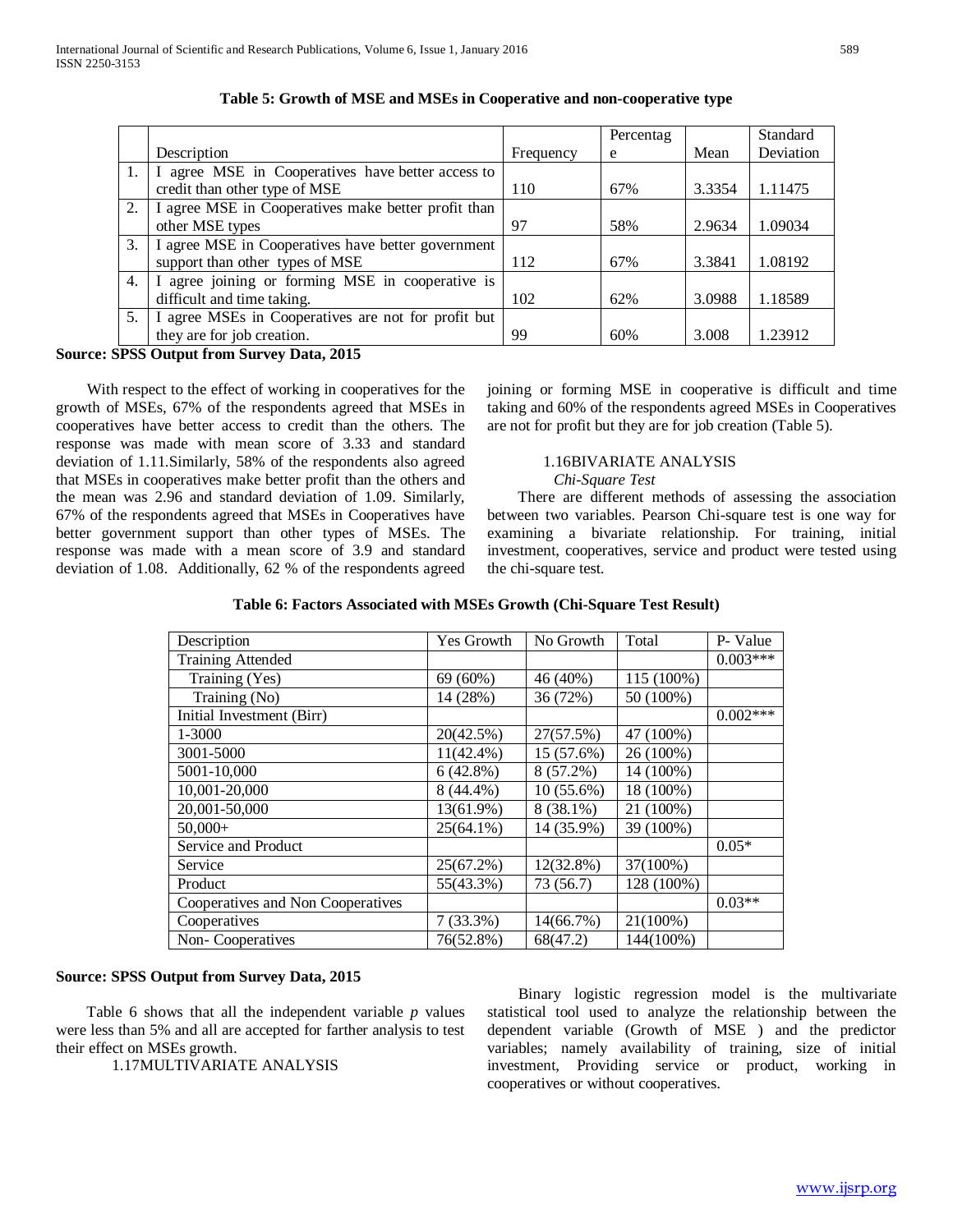|                     | Multivariate analysis on MSE growth       | B       | Std.  | Sig. | Exp(B) |
|---------------------|-------------------------------------------|---------|-------|------|--------|
|                     |                                           |         | Error |      |        |
| Training            | Training attended                         | .881    | .484  | .039 | 1.324  |
|                     | Training not attended (RC)                |         |       |      |        |
|                     | Initial investment (1-3000 Birr)          | $-.256$ | .609  | .036 | 1.747  |
| Initial investment  | Initial investment (3001-5000 Birr)       | $-.292$ | .627  | .048 | 1.658  |
|                     | Initial investment (5001-10,000 Birr)     | $-.251$ | .728  | .038 | 1.628  |
|                     | Initial investment $(10,001-20,000$ Birr) | $-.088$ | .786  | .091 | 1.292  |
|                     | Initial investment $(20,001-50,000$ Birr) | $-.119$ | .695  | .032 | 1.01   |
|                     | Initial investment $> 50,000$ Birr (RC)   |         |       |      |        |
| Product<br>Versus   | Production                                | $-.157$ | .370  | .15  | 1.245  |
| Service             | Service [ RC]                             |         |       |      |        |
| Cooperatives Versus | Non-Cooperatives                          | .982    | .490  | .045 | 1.581  |
| Non Cooperatives    | Cooperatives (RC)                         |         |       |      |        |

**Table 7: Determinants of MSE Growth (Multivariate Analysis)**

**Source: SPSS Output from Survey Data, 2015**

 The result from the multivariate regression analysis revealed that MSE owners who attended training were 1.32 times more likely grow than those who did not attend training (Table 7). Therefore, the null hypothesis which states that MSEs owners who attended technical and business management training grow their business better than those MSE owners who did not attended those trainings, can be accepted.

 The effect of initial investment on MSE growth revealed that MSE owners who started their business with higher amount of initial investment are more likely to grow than those who invested lower amount. The analysis of this part is in comparison to those who invested initially Br 50,000 or more which is used as reference point. The result shows MSE owners who invested from 1 to 3,000 Birr were 1.747 times less likely to grow their business and those who invest from Birr 3001 to 5,000 were 1.658 times less likely grow their business than those MSE owners who invested initially birr 50, 000 or more, etc. The result of the study also revealed, MSEs that started business with higher initial investment grow better than those MSE who invested lesser and 86.42% of the respondents agreed they would take all the available loan when they started business if there was an opportunity, and 92.86% of the respondents agreed they would take all non-interest bearing financial resource when they started their business if there was an opportunity. 82.4% of MSE owners agreed that there were no enough loans for MSE during starting MSE business.

 Regarding product and service rendering nature of MSEs, the result revealed that MSE owners who render service were grown 1.245 times than those who manufacture a product. Therefore the null hypothesis which states that MSEs that produce products grow better than those MSE that render services is not accepted. The government current report on the private sector of Ethiopia is also in agreement with this finding, that the service sector in Ethiopia is growing higher than the other sectors, but as the significance level is 15%, which is far more than 5%, it may not be enough to fully reject the hypothesis.

 Further, result of multivariate analysis revealed that MSE owners who work without forming cooperatives were 1.58 times

more likely grow than those MSE who were doing their business in cooperatives. Therefore the null hypothesis which states that MSEs that work in Cooperatives grow better than those MSEs working without cooperatives is not accepted. The result of the study also revealed that MSE in cooperatives have better access to credit and they have better government support than the other MSEs working without forming cooperatives.

### V. CONCLUSION

 The main objective of this study was to investigate growth determinants of Micro and Small Enterprises in Bole Sub City of Addis Ababa City Administration. The result shows that respondents who attended technical or business management training showed better growth than those who did not attend. In connection to this, training was provided to 2,174,290 business operators on business management and technical skills throughout the country which is 73% of the GTP target to enhance the growth of micro and small enterprises (GTP annual progress report, 2013). However, majority of the respondents believe they did not get sufficient access to training.

 On the other hand, results also reveal, MSEs that comes to business with higher initial investment shows better growth than those MSEs that started business with lower initial investment. Previous researches in the country made the same conclusion, finance as one of the main factors that affect starting, success, performance and growth of MSEs (Habtamu, 2007, Admasu, 2012, Berhane, 2011,Mulugeta, 2011).MSEs do not have enough access to loan to start and they need to have pre- credit compulsory saving before acquiring business loan. Supporting this, the major source of startup finance and working capital is own saving, family and friends followed by microfinance and 'equb' (Selamawit, Aregawi & Nigus, 2014).

 In addition, as per multivariate analysis of the study, MSEs engaged on the service sector are growing more than MSEs in the other sectors. In 2012/13 the respective shares of agriculture, industry and service sectors in the GDP stood at 43%, 12% and 45%. The share of the service sector to GDP increased from 38%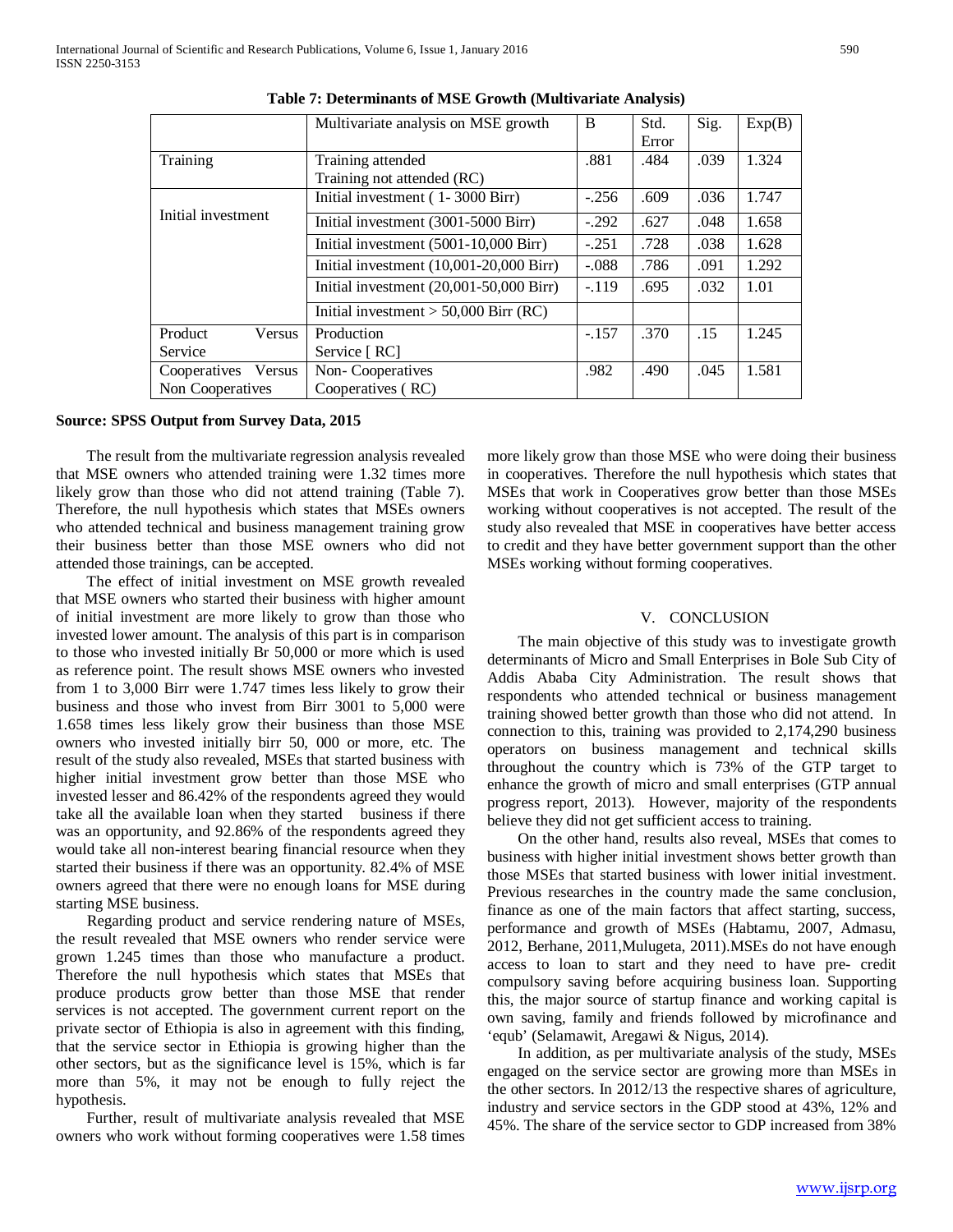to 45% in the past 10 years while the share of agricultural declined from 52%t to 43% in the same period (UNDP, 2014).

 Regarding, MSEs in cooperative form or non- cooperative form, those in non- cooperative form shows better growth than those working in cooperative. This is in agreement with the current government practice that MSEs in cooperatives form are encouraged to stay in business only until they acquire starting capital for their business, and then they are encouraged to establish the other types of MSEs which include, Sole proprietorship, PLC or partnership.

#### VI. RECOMMENDATIONS

 Result of the study shows, training is one of the significant factors for MSE growth, and MSEs are of the major sources of income generation and means of living for many residents of Addis Ababa and a significant number of MSEs operators do not have enough access to training. Hence, government officials needs to exert much effort towards providing training and coordinating the resources from different stakeholders to work on providing technical and management trainings for MSE operators,

 Beside, the size of initial investment directly affects the growth of MSEs and having appropriate understanding of these factors is important in order to solve financial needs of MSEs and help them prosper and achieve their objectives of profit, growth and employment opportunities and also alleviating poverty. Thus, it is important for the government and nongovernmental organizations together with financial institutions to formulate their policies and strategies that work towards meeting the financial needs of MSEs.

 Despite the above facts, the study also paint red the non cooperative type MSEs showed better growth on employee size than the cooperatives. The current practice of the government that encourage MSEs to be established in non cooperative form needs to be encouraged and if government support to those MSEs in private ownership, PLC and partnership form is increased in its scale the MSEs in these ownership type would also serve as means of job creation like the cooperatives are doing currently.

 Furthermore, Ethiopia's Growth and Transformation Plan (GTP) has aimed to transform the economy of the nation into an industrial one using MSEs as a vehicle for this change. The industrial policy has also clearly stated the vital role that MSEs play in the industrialization of the present agrarian economy. However, regardless of this policy direction a lot needs to be done to improve the growth of MSEs in the manufacturing sector such as creating local market for MSEs engaged on manufacturing sector, which may include providing incentives for local industries that uses inputs supplied by MSEs.

#### **REFERENCES**

- [1] Addis ReMSEDA (2009a), Micro and Small Enterprises Development Achievement in Addis Ababa, Addis Ababa: Addis Ababa Trade and Industry Bureau.
- [2] Addis ReMSEDA. (2002) BDS, Training manual. Addis Ababa: Addis ReMSEDA.
- [3] Addis ReMSEDA. (2009b) Overview of Addis Abeba Trade and Industry
- [4] Admasu A. (2012). Factors Affecting the Performance of Micro and Small Enterprises in Arada and Lideta Sub- Cities, Addis Ababa.A Master's thesis. Addis Ababa University, Ethiopia
- [5] Baldwin, J. Innovation (1995): The key to success in small firms. Research Paper Series, 1995, No. 76. Analytical Studies Branch: Statistics Canada, ISSN 1200-5223.
- [6] Bates, Timothy (1990), Entrepreneur human capital inputs and small business longevity, The Review of Economics and Statistics 72, no. 4
- [7] Berkham, R., Gudgin, G., Hart, M. and Hanvey, E. (1996), The determinants of small firm growth, an interregional study in the U.K., 1986- 90, Sassica Kingsley, England.
- [8] Brhane T. (2011). Finance As Success Or Failure Factor For Micro And Small Enterprises In Addis Ababa: The Case Of Arada Sub-City. A Master's thesis.Addis Ababa University. Addis Ababa, Ethiopia
- [9] Cheng, R.W. (2006). Determinants of growth in small and medium enterprise: An empirical study on logistic industry in Honking. Curtin University of Technology. Australia.
- [10] Chuta, E.J. (1989), A Nigerian study of firm dynamics, Draft paper (University of Maiduguri, Nigeria) DCC.
- [11] Cortes, Mariluz, Albert Berry and AshfaqIshaq, 1987, Success in small and medium scale enterprises: The evidence from Colombia (Oxford University Press, New York).
- [12] Davidsson, P. and Wiklund, J. (2000) 'Conceptual and empirical challenges in the study of firm growth', In Sexton, D. and Landstrom, H. (Eds.), The Blackwell handbook of entrepreneurship
- [13] Douglass, Merrill E,(1976), Relating education to entrepreneurial success, Business Horizons, Dec.
- [14] Dunne, Timothy, Mark J. Roberts and Larry Samuelson, (1989), The growth and failure of U.S. manufacturing plants, Quarterly Journal of Economics 104, no. 4, Nov.
- [15] Evans, D. S, (1987). Test of alternative theories of firm growth. Journal of Political Economics, 1987, Vol. 95, No. 4, p. 657-74. IS SN 0022-3808.
- [16] Evans, D. S. (1987) 'The relationship between firm growth, size and age: Estimates for 100 manufacturing industries', Journal of Industrial Economics, Vol. 35, No. 4, pp.567-581.
- [17] Evans, David S.,(1987), Tests of alternative theories of firm growth, Journal of Political Economy 95, no. 4.
- [18] Evans, David S. and Linda S. Leighton, (1989), Some empirical aspects of entrepreneurship, American Economic Review 79, no. 3.
- [19] Fabayo, J.A. (2009) Small and Medium Enterprises development strategy: A paper presented at the first Annual International Conference on: Effective Management of Small and Medium scale Enterprises for sustainable Economic.
- [20] FDRE Ministry of Trade and Industry, (1997), Micro and Small Enterprises Development Strategy Addis Ababa: Ministry of Trade and Industry.
- [21] FDRE Ministry of Trade and Industry, (2007), National Micro and Small Enterprises Development strategy Addis Ababa: Ministry of Trade and Industry.
- [22] Federal Democratic Republic of Ethiopia Ministry of Trade and Industry (1997), Micro and Small Enterprises Development Strategy,
- [23] Federal Ethiopian Micro and Small Scale Enterprises Development Agency Report (2014) (Online) Vol.4, No.21,
- [24] Federal Micro and Small Enterprises development Agency (2011), Micro and Small Enterprises Development Strategy, Provision Framework and Methods of Implementation
- [25] Federal Micro and Small Enterprises development Agency (2012), Competitive Business Formation Guideline
- [26] Federal Micro and Small Enterprises development Agency (2012), Facilitation Guideline FDRE ,(1998) Federal Negarit Gazeta of The Federal Democratic Republic of Ethiopia, 147/1998 C.F.R.
- [27] Government of the Federal Democratic Republic of Ethiopia (2011), Micro and Small Enterprise Development Strategy, provision framework and methods of Implementation (Approved),
- [28] Habtamu T.,(2007)Challenges and Opportunities of Small and Medium scale Enterprises (SME) in Addis Ababa
- [29] Holmes, S., Zimmer, (1994), The nature of small firm: Understanding the motivations of growth and non growth oriented owners. Australian Journal of Management, 1994, Vol. 19, No. 1. ISSN 0266-2426